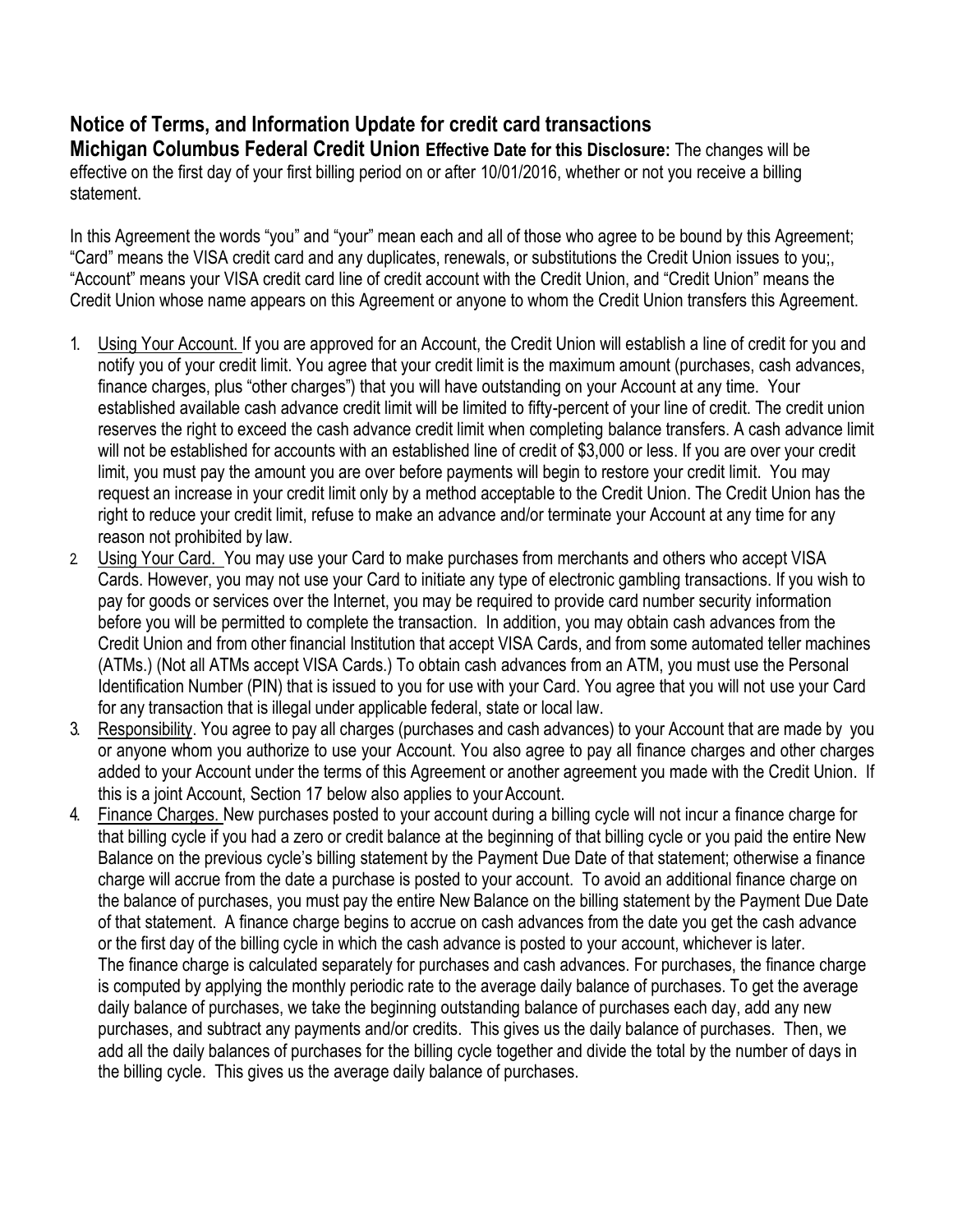For cash advances, the finance charge is computed by applying the monthly periodic rate to the average daily balance of cash advances. To get the average daily balance of cash advances, we take the beginning outstanding balance of cash advances each day, add in any new cash advances, and subtract any payments and /or credits that we apply to the cash advance balance. This gives us the daily balance of cash advances. Then we add all the daily balances of cash advances for the billing cycle together and divide the total by the number of days in the billing cycle. This gives us the average daily balance of cash advances.

The ANNUAL PERCENTAGE RATE (APR) for your Card is based on your credit score.

For the ANNUAL PERCENTAGE RATE (APR) and monthly periodic rate that applies to your card, please refer to the **schedule** that accompanies this agreement.

Your APR may be changed on the first day of your billing period in February and August or upon renewal or change in credit limit based upon your credit score.

5. Default. You will be in default if you fail to make any minimum payment or other required payment by the date that it is due. You will be in default if you break any promise you make under this Agreement. You will be in default if you die, file bankruptcy or become insolvent, that is, unable to pay your obligations when they become due. You will be in default if you make any false or misleading statements in any credit application or credit update. You will also be in default if something happens that the Credit Union believes may substantially reduce your ability to repay what you owe.

When you are in default, the Credit Union has the right to demand immediate payment of your full Account balance without giving you notice. If immediate payment is demanded you agree to continue paying finance charges at the periodic rate charged on the account, until what you owe has been paid, and any shares that were given as security for your Account may be applied towards what you owe.

If you become past due on 2 payments or more or if you make a payment to us that is not honored by your financial institution the credit union may increase the monthly periodic rate of indebtedness. This is the **DEFAULT ANNUAL PERCENTAGE RATE** of **17.99%,** which is a daily periodic rate of 1.492%. In addition, whey you are past due on 2 payments or more the minimum monthly payment will be calculated as 4% of your Total New Balance or \$50 whichever is greater. Your payment will not change until the balance owed is paid in full.

- 6. Other Charges. The following other charges (fees) will be added to your Account as applicable:
	- a. Late Payment Fee: If you are five (5) or more days late in making a payment, a late charge of \$35.00 or less will be added to your account.
	- b. Return Check Fee: If a check or share draft used to make a payment on your account is returned unpaid, you will be charged a fee of \$20.00 for each itemreturned.
	- c. Card Replacement Fee: You will be charged \$25.00 for each replacement card thatis issued to you for any reason.
	- d. Document Copy Fee: You will be charged \$5.00 for each copy of a sales draft or statement that you request (except when the request is made in connection with a billing error made by the credit union).
	- e. Collection Cost: You promise to pay all cost of collecting the amount you owe. Under this Agreement to the extent permitted by law. This includes legal fees and costs.
	- f. Payment by phone fee: \$10.00
	- g. Rush Fee: \$30.00
- 7. Payments. Each month you must pay at least the minimum payment shown on your statement by the date specified on the statement or no later than twenty-five (25) days from the statement closing date, whichever is later. If your statement says the payment is "Now Due" your payment is due no later than twenty-five (25) days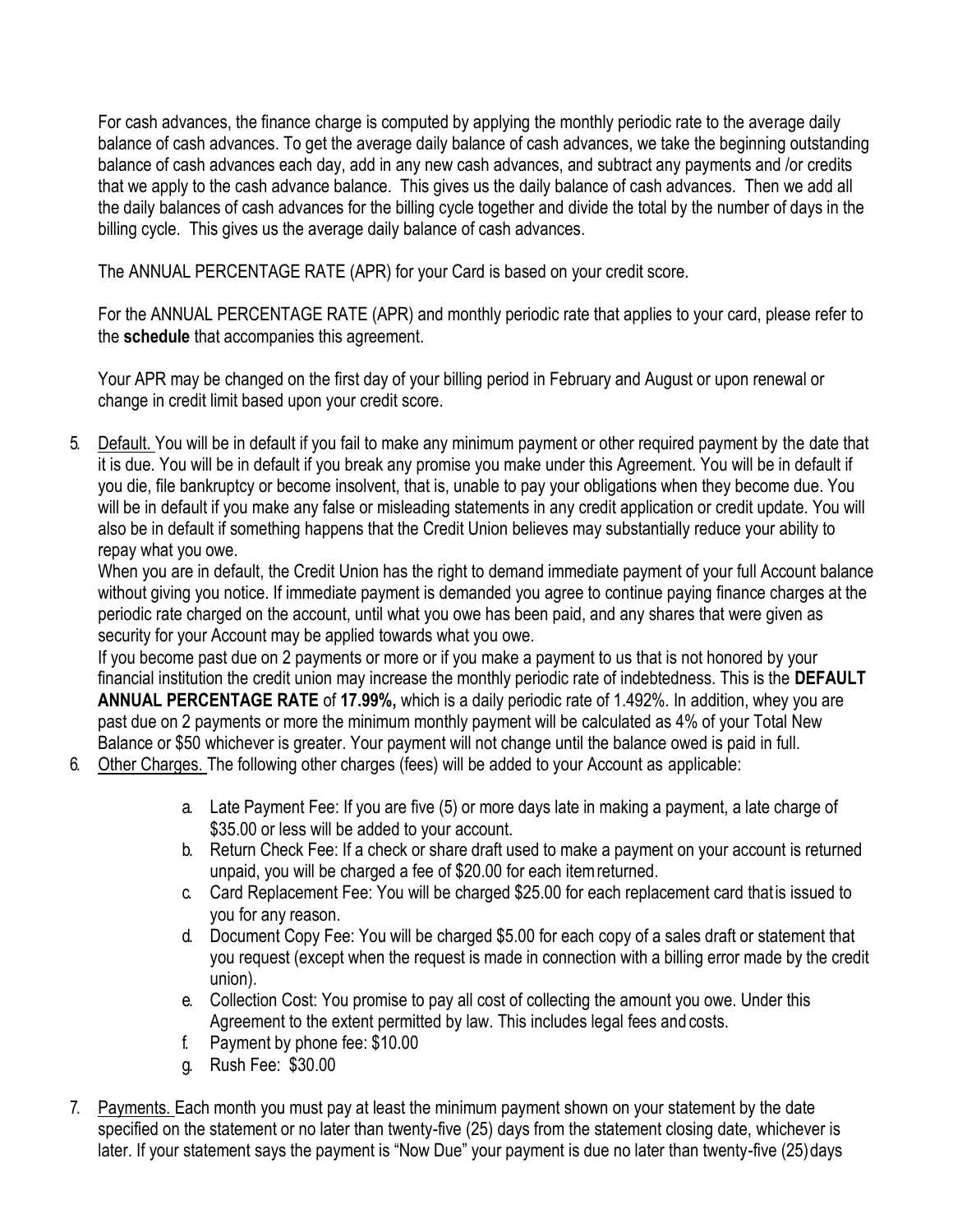from the statement closing date. You may pay more frequently, pay more than the minimum payment or pay the Total New Balance in full. If you make extra or larger payments, you are still required to make at least the minimum payment each month your Account has a balance (other than a credit balance). The minimum payment is 2% of your Total New Balance, or \$25.00 whichever is greater and the amount of any prior minimum payments that you have not made, and any amount you are over your credit limit. The Credit Union also has the right to demand immediate payment of any amount by which you are over your credit limit. The Credit Union also has the right to demand immediate payment of any amount by which you are over your credit limit. In the event that the credit union terminates the credit card privileges the minimum payment will be 4% of your TOTAL NEW BALANCE at the time of the default, or \$50.00, whichever is greater, plus the amount of any prior minimum payment that you have not made, plus any amount you are over your credit limit. This payment will remain fixed at this amount until the loan is paid in full.

- 8. Payment Allocation. Subject to applicable law, your payments may be applied to what you owe the Credit Union in any manner the Credit Union chooses.
- 9. Security Interest. If you give the Credit Union a specific pledge of shares by signing below for the pledge of shares, your pledge shares will secure your Account. Pledge of share account is \$ You may not withdraw amounts that have been specifically pledged to secure your Account until the Credit Union agrees to release all or part of the pledged amount. In addition, your Account is secured by all other shares you have in any individual or joint account with the Credit Union, except for shares in an Individual Retirement Account or in any other account that would lose special tax treatment under state or federal law if given as security. These other shares may be withdrawn unless you are in default under this agreement. You authorize the Credit Union to apply the balance in your individual or joint share accounts to pay any amounts due on your Account if you should default. Collateral securing other loans you have with the Credit Union may also secure this loan, except that a dwelling will never be considered as security for this Account, notwithstanding anything to the contrary in any other agreement.
- 10. Liability for Unauthorized Use-Lost/Stolen Card Notification. You agree to notify us immediately, orally at: telephone (844) 348-7520 twenty-four (24) hours a day, seven (7) days a week, of the loss, theft, or unauthorized use of your Credit Card. You may be liable for the unauthorized use of your Credit Card. You will not be liable for unauthorized use that occurs after you notify us of the loss, theft, or possible unauthorized use. You will have no liability for unauthorized purchases made with your credit card, unless you are grossly negligent in the handling of your card. In any case, your liability will not exceed\$50.00.
- 11. Changing or Terminating Your Account: The Credit Union may change the terms of this Agreement from time to time. Notice of any change will be given in accordance with applicable law. If permitted by law and specified in the notice to you, the change will apply to your existing account balance as well as future transaction. Either you or the Credit Union may terminate this Agreement at any time, but termination by you or the Credit Union will not effect your obligation to pay the account balance plus any finance and other charges you owe under this Agreement. You are also responsible for all transactions made to your Account after termination, unless the transactions were unauthorized.

The Card or Cards you receive remain the property of the Credit Union and you must recover and surrender to the Credit Union all Cards upon request or upon termination of this Agreement whether by you or the Credit Union. The Credit Union has the right to require you to pay your full Account balance at any time after your Account is terminated, whether it is terminated by you or the Credit Union. If this is a joint Account, Section 17 of this Agreement also applies to termination of the Accounts.

12. Credit Review and Release of Information. You authorize the Credit Union to investigate your credit standing when opening or reviewing your account. Late payments, missed payments, or other defaults on your account may be reflected in your credit report. You authorize the Credit Union to disclose information regarding your Account to credit bureaus and creditors who inquire about your credit standing. If your account is eligible for emergency cash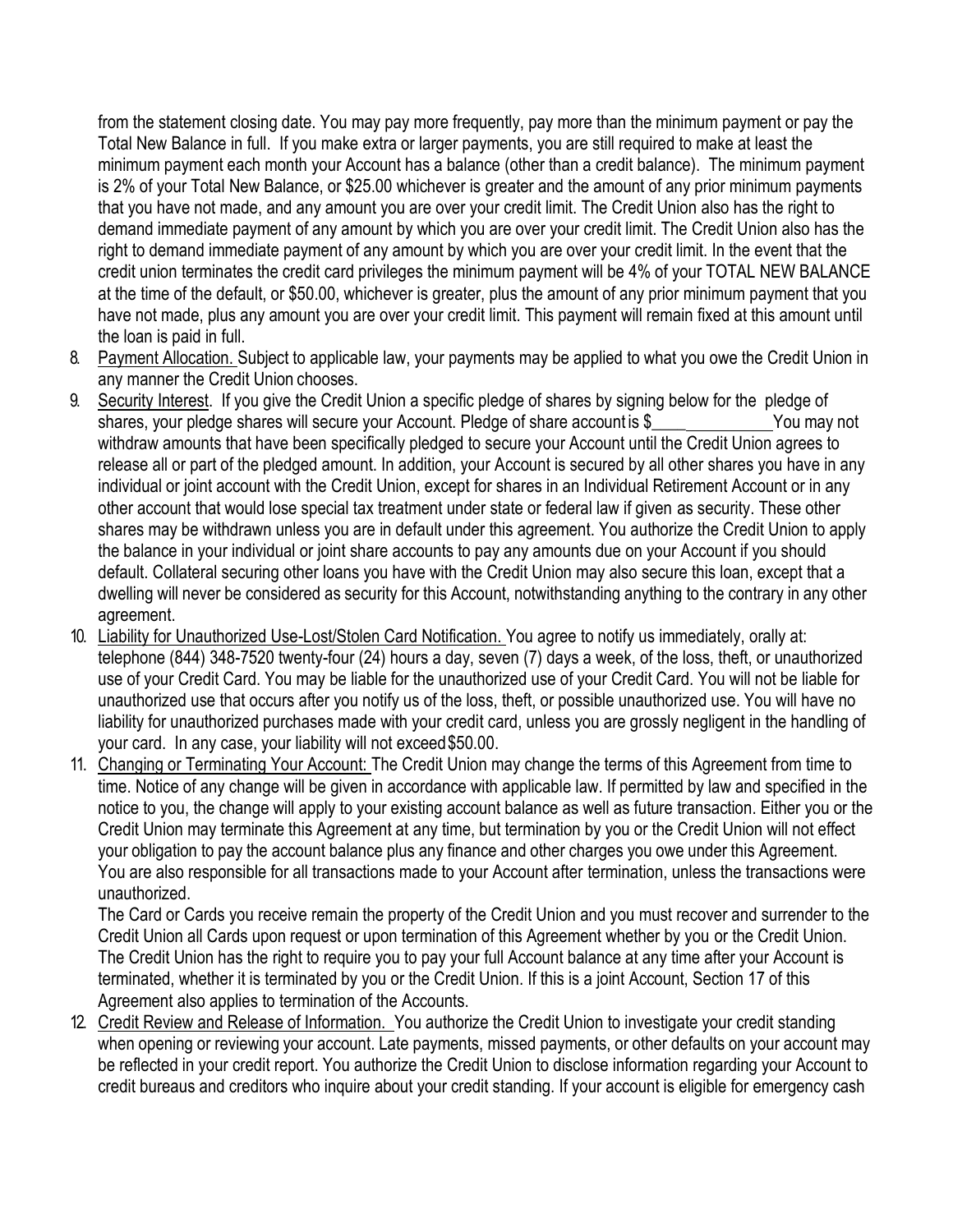and/or emergency card replacement services, and you request such services, you agree that we may provide personal information about you and your account that is necessary to provide you with the requested service(s).

- 13. Returns and Adjustments. Merchants and others who honor your Card may give credit for returns or adjustment, and they will do so by submitting to the Credit Union processor a credit slip, which will be posted to your Account. If your credits and payments exceed what you owe the Credit Union, the amount will be applied against future purchases and cash advances. If the credit balance amount is \$5 or more, it will be refunded upon your written request or automatically after six (6) months.
- 14. Additional Benefits/Card Enhancements. The Credit Union may from time to time offer additional services to your Account, such as travel accident insurance, at no additional cost to you. You understand that the Credit Union is not obligated to offer such services and may withdraw or change them at anytime.
- 15. Foreign Transactions. Purchases and cash advances made in foreign currencies will be debited from your account in U.S. dollars. The exchange rate between the transaction currency and the billing currency used for processing international transactions is a rate selected by Visa from a range of rates available in wholesale currency markets for the applicable central processing date, which rate may vary from the rate Visa itself receives or the government- mandated rate in effect for the applicable central processing date. The exchange rate used on the processing date may differ from the rate that would have been used on the purchase date or cardholder statement posting date.

A fee of 1% of the amount of the transaction calculated in U.S. Dollars, will be imposed on all foreign transactions, including purchases, cash advances and credits to your account. A foreign transaction is any transaction that you complete or a merchant completes on your card outside of the U.S., Puerto Rico or the U.S. Virgin Islands.

- 16. Merchant Disputes. The Credit Union is not responsible for the refusal of any merchant or financial institution to honor your Card. The Credit Union is subject to claims and defenses (other than tort claims) arising out of goods or services you purchase with the Card if you have made a good faith attempt but have been unable to obtain satisfaction from the merchant or service provider, and (a) your purchase was made in response to an advertisement the Credit Union sent or participated in sending to you; or (b) your purchase cost more than \$50 and was made in your state or within on hundred (100) miles of yourhome.
- 17. Joint Accounts. If this is a joint Account, each person on the Account must sign the Agreement (by signing on the application). Each of you will be individually and jointly responsible for paying all amounts owed under this Agreement. This means that the Credit Union can require any one of you individually to repay the entire amount owed under this Agreement. Each of you authorized the other(s) to make purchases or cash advances individually. Any one of you may terminate the Account and the termination will be effective as to all of you.
- 18. Effect of Agreement. This Agreement is the contract, which applies to all transactions on your Account even though the sales, cash advances, credit or other slips you sign or receive may contain different terms.
- 19. No Waiver. The Credit Union can delay enforcing any of its rights any number of times without losing them.
- 20. Statements and Notices. Statements and notices will be mailed to you at the most recent address you have given the Credit Union. Notice sent to any one of you will be considered notice toall.
- 21. Final Expression. This Agreement is the final expression of the terms and conditions of this VISA line of credit between you and the Credit Union. This written Agreement may not be contradicted by evidence of any alleged oral agreement.
- 22. Copy Received. You acknowledge that you have received a copy of this Agreement you understand that the use of your credit card will constitute acknowledgment of receipt and agreement to the terms of the credit agreement.

In accordance with the USA PATRIOT ACT, Federal law requires all financial institutions to obtain, verify, and record information that identifies each individual or entity opening an account. This includes all personal and commercial accounts including loan and deposit accounts, as well as trust, brokerage, insurance, and investment management accounts.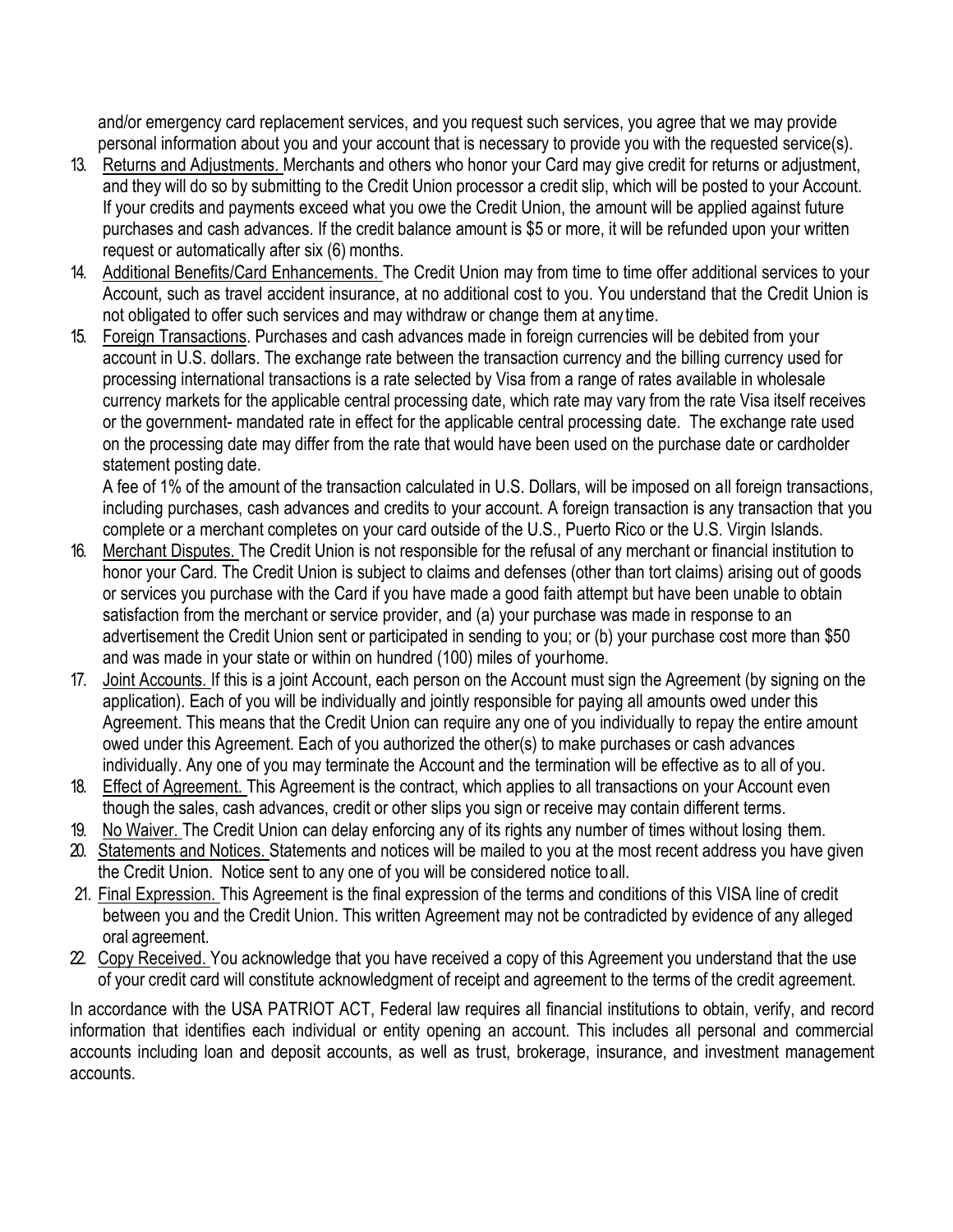### **What This Means To Our Members**

When you open an account, you will be asked for your name, address, social security or tax identification number, date of birth (if applicable) and other information that will allow Michigan Columbus Federal Credit Union to identify you. You will also be asked to furnish your drivers license or other identifying documents. We are required to follow this procedure each time an account is opened, even if you are a current member of Michigan Columbus Federal Credit Union.

### **YOUR BILLING RIGHTS – KEEP THIS NOTICE FOR FUTURE USE**

This notice contains important information about your rights and our responsibilities under the Fair Credit Billing Act.

### **Notify Us in Case of Errors or Questions About Your Bill**

If you think your bill is wrong, or if you need more information about a transaction on your bill, write us on a separate sheet at the address listed on your bill. Write to us as soon as possible. We must hear from you no later than 60 days after we sent you the first bill on which the error or problem appeared. You can telephone us, but doing so will not preserve your rights.

In your letter, give us the following information:

- Your name and account number.
- The dollar amount of the suspected error.
- Describe the error and explain, if you can, why you believe there is an error. If you need more information, describe the item you are not sure about.

If you have authorized us to pay your credit card bill automatically from your savings or checking account, you can stop the payment on any amount you think is wrong. To stop the payment your letter must reach us three business days before the automatic payment is scheduled to occur.

#### **Your Rights and Our Responsibilities After We Receive Your Written Notice**

We must acknowledge your letter within 30 days, unless we have corrected the error by then. Within 90 days, we must either correct the error or explain why we believe the bill was correct.

After we receive your letter, we cannot try to collect any amount you question, or report you as delinquent. We can continue to bill you for the amount you question, including finance charges, and we can apply any unpaid amount against your credit limit. You do not have to pay any questioned amount while we are investigating, but you are still obligated to pay the parts of your bill that are not in question.

If we find that we made a mistake on your bill, you will not have to pay any finance charges related to any questioned amount. If we didn't make a mistake, you may have to pay finance charges, and you will have to make up any missed payments on the questioned amount. In either case, we will send you a statement of the amount you owe and the date it is due.

If you fail to pay the amount that we think you owe, we may report you as delinquent. However, if our explanation does not satisfy you and you write to us within ten days telling us you still refuse to pay, we must tell anyone we report you to that you have a question about your bill. And, we must tell you the name of anyone we reported you to. We must tell anyone we report you to that the matter has been settled between us when it finally is.

If we don't follow these rules, we can't collect the first \$50 of the questioned amount, even if your bill was correct.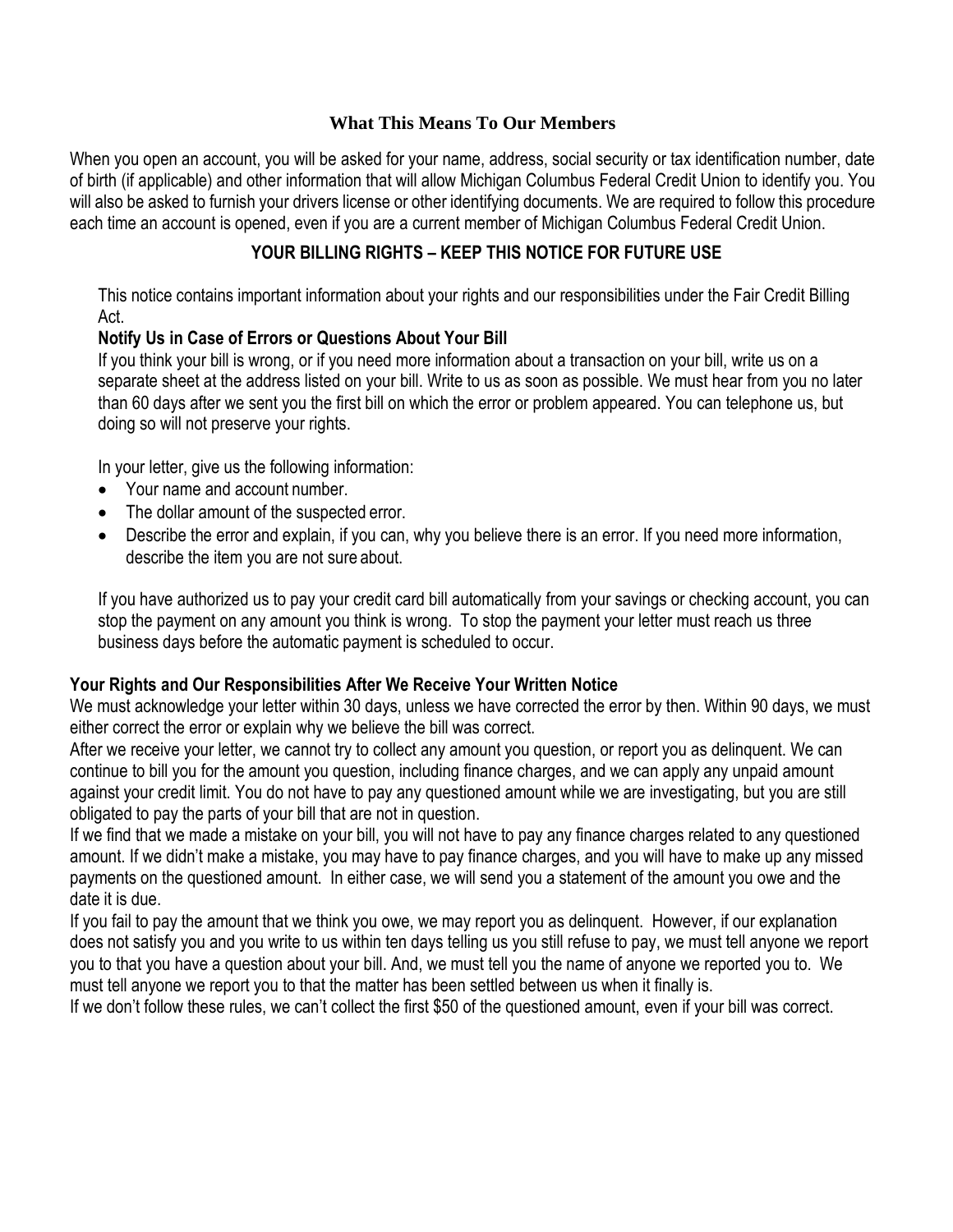**Special Rule for Credit Card Purchases** If you have a problem with the quality of property or service that you purchased with a credit card, and you have tried in good faith to correct the problem with the merchant, you may have the right not to pay the remaining amount due on the property or services. There are two limitations on this right:

- (a) You must have made the purchase in your home state, or if not within your home state within 100 miles of your current mailing address; and
- (b) The purchase price must have been more than \$50.

These limitations do not apply if we own or operate the merchant, or if we mailed you the advertisement for the property or services.

## **Disclosures of current rate and terms\***

| <b>ANNUAL PERCENTAGE RATE</b>             | As low as 9.88%                                                                            |
|-------------------------------------------|--------------------------------------------------------------------------------------------|
| for purchases, balance transfers, and     | May vary based on credit score                                                             |
| cash advances.                            |                                                                                            |
| <b>SHARED SECURED RATE</b>                | As low as 7.50%                                                                            |
| <b>ANNUAL PERCENTAGE RATE</b>             | May vary based on credit score                                                             |
| For purchases, balance transfers, and     | Share pledge no less than                                                                  |
| cash advances                             | 110% of the credit limit                                                                   |
|                                           | established on the account                                                                 |
| Other APRs:                               | 11.88%;12.99%                                                                              |
| <b>Default APR</b>                        | 17.99%                                                                                     |
|                                           |                                                                                            |
| Grace Period for repayment of balances on | 25 days                                                                                    |
| purchases                                 |                                                                                            |
| Grace Period for repayment of balances on | None                                                                                       |
| balance transfers and cash advances       |                                                                                            |
| Method for Computing the balance on       | Average daily balance method (including                                                    |
| purchases                                 | new purchases)                                                                             |
| <b>Annual Fees</b>                        | None                                                                                       |
| Minimum finance charge                    | None                                                                                       |
| Transaction fees for purchases            | International Transaction Fee of 1% of                                                     |
|                                           | transaction amount for foreign purchases                                                   |
| For Credit Card Tips from                 | To learn more about factors to consider when                                               |
| the Consumer Financial Protection Bureau  | applying for or using a credit card, visit the website                                     |
|                                           | of the Consumer Financial Protection Bureau at<br>http://www.consumerfinance.gov/learnmore |
|                                           | \$35.00                                                                                    |
| Late payment                              | \$10.00                                                                                    |
| Payment by phone fee                      |                                                                                            |
|                                           |                                                                                            |